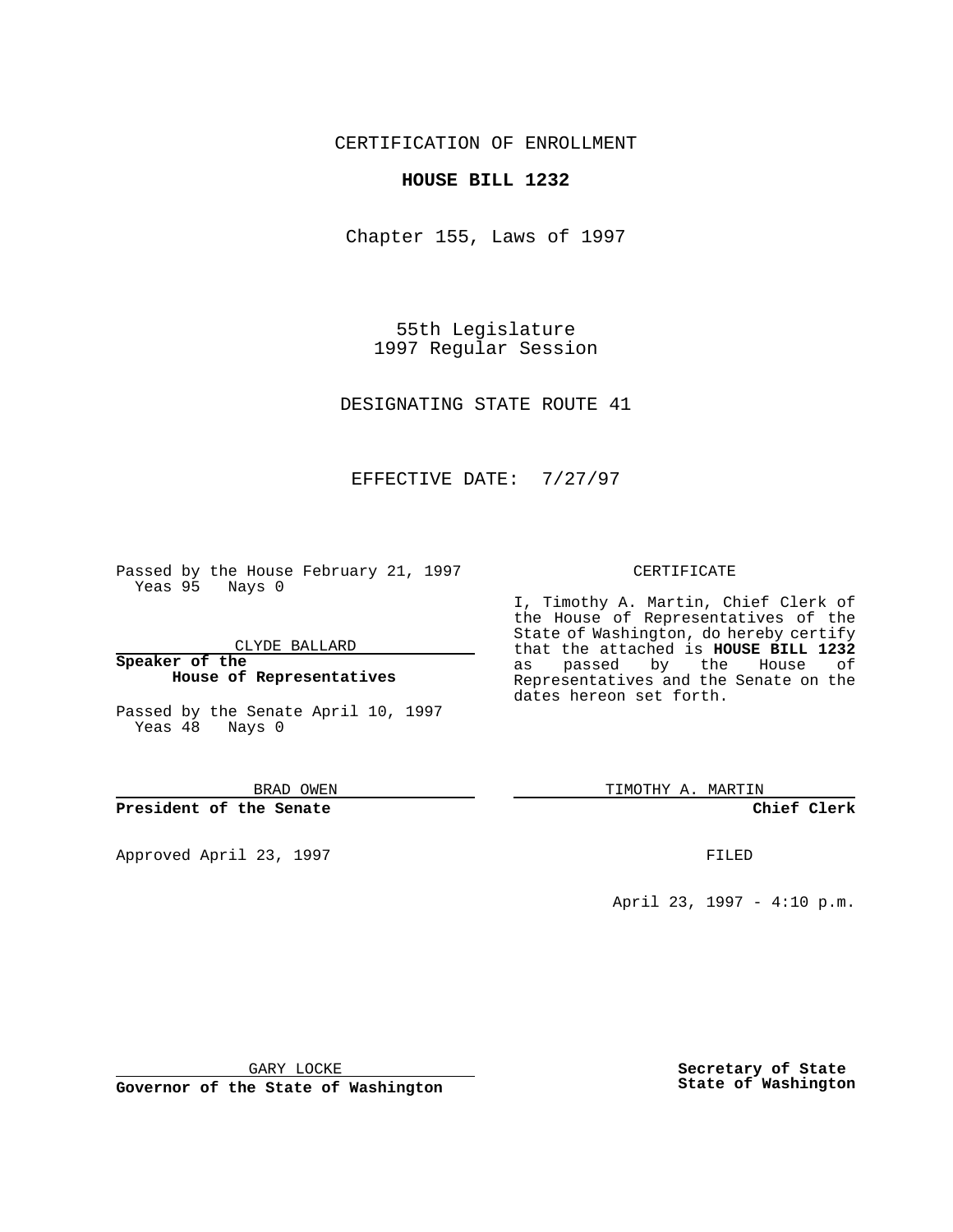# **HOUSE BILL 1232** \_\_\_\_\_\_\_\_\_\_\_\_\_\_\_\_\_\_\_\_\_\_\_\_\_\_\_\_\_\_\_\_\_\_\_\_\_\_\_\_\_\_\_\_\_\_\_

\_\_\_\_\_\_\_\_\_\_\_\_\_\_\_\_\_\_\_\_\_\_\_\_\_\_\_\_\_\_\_\_\_\_\_\_\_\_\_\_\_\_\_\_\_\_\_

Passed Legislature - 1997 Regular Session

#### **State of Washington 55th Legislature 1997 Regular Session**

**By** Representatives Sump, Sheldon, Wood, Morris, Quall, K. Schmidt, Honeyford, Talcott, Hickel, Delvin, McMorris, Wensman and Doumit

Read first time 01/17/97. Referred to Committee on Transportation Policy & Budget.

1 AN ACT Relating to state highway routes; amending RCW 47.17.005; 2 and adding a new section to chapter 47.17 RCW.

3 BE IT ENACTED BY THE LEGISLATURE OF THE STATE OF WASHINGTON:

4 **Sec. 1.** RCW 47.17.005 and 1987 c 199 s 1 are each amended to read 5 as follows:

6 A state highway to be known as state route number 2 is established 7 as follows:

 Beginning at a junction with state route number 5 in Everett, 9 thence easterly by way of Monroe, Stevens Pass, and Leavenworth to a junction with state route number 97 in the vicinity of Peshastin; also From a junction with state route number 97 in the vicinity of Peshastin, thence easterly by way of Wenatchee, to a junction with state route number 97 in the vicinity of Orondo, thence easterly by way 14 of Waterville, Wilbur, and Davenport to a junction with state route number 90 in the vicinity west of Spokane; also

16 Beginning at a junction with state route number 90 at Spokane, 17 thence northerly to a junction with state route number 395 in the 18 vicinity north of Spokane; also